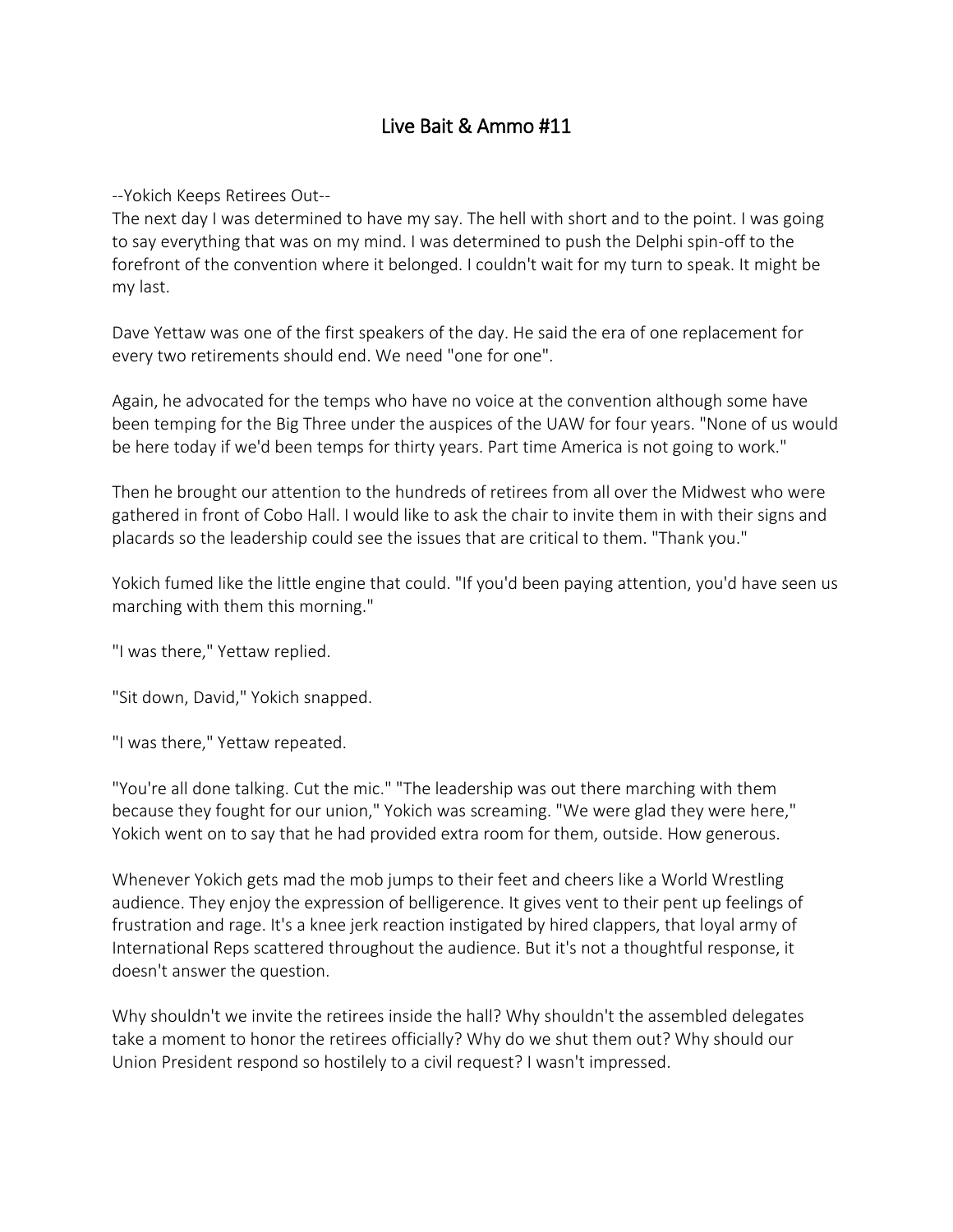Shoemaker took over as chairman of the convention of the convention. Shoemaker reminds me of my eighth grade math teacher, Sister Mary Francis. He has that pinched, pasty look of an old woman who is saving herself for Jesus and torturing children to bide her time until He comes.

Can you imagine Dick Shoemaker working on the assembly line? I think every International Rep should work one month out of each year on the door line at Saturn. What do you think of that, Tom Hopp hanging doors with Dick Shoemaker? I think I'll bring it up at the next Constitutional Convention.

The Unconventional Truth

The next speaker of note was Justin West from Local 2488, the Mitsubishi plant in Normal, Illinois.

He began by expressing appreciation for a statement made by our President, Steve Yokich: "If we don't address things honestly, we have a problem." (I knew that line would bite him in the ass.) Part of the new jobs for UAW workers, you spoke of, includes "full time supplemental workers" (temps) who do not receive the benefits and rights that even two tiered workers receive.

This is one of the results of the so called "victory" at Caterpillar. In reality the only victory was that the union survived. To those who view the Cat struggle as a victory, I urge you to take the blinders off and be honest and up front with our membership. I was there when the line in the sand was drawn in Peoria, Illinois.

Caterpillar crossed it repeatedly, and society and government allowed them to do it. We all, as leaders in the Labor Movement need to change that. Go home, Brothers and Sisters, "educate and organize."

Why is it that the simple truth is deemed so radical? Because it upsets the status quo? Because it doesn't call a loss, a victory? Because it doesn't accept that in the "New UAW" temp work is considered "new jobs for UAW workers"? The UAW wasn't built by advocates of the status quo. The UAW was built by hell raisers and truth tellers like Justin West.

A president from Local 2400 in Cleveland whose name I missed, had the best line of the whole convention. He said, "Strike, strike, strike! If we want what we are talking about here today, we'd better let them know we do not intend to go into these negotiations on our knees and come out on our bellies." (I wish I had said that.)

"We're not going to back up or stand our ground where we're at. We're going to push forward and get everything including Prevailing Wage and COLA on pensions." Now that was worth standing up and cheering about.

It was a tough act to follow, but I felt prepared. I'd been listening to our members on the shop floor for a long time. I had a good feel for what they wanted to say. I got my chance.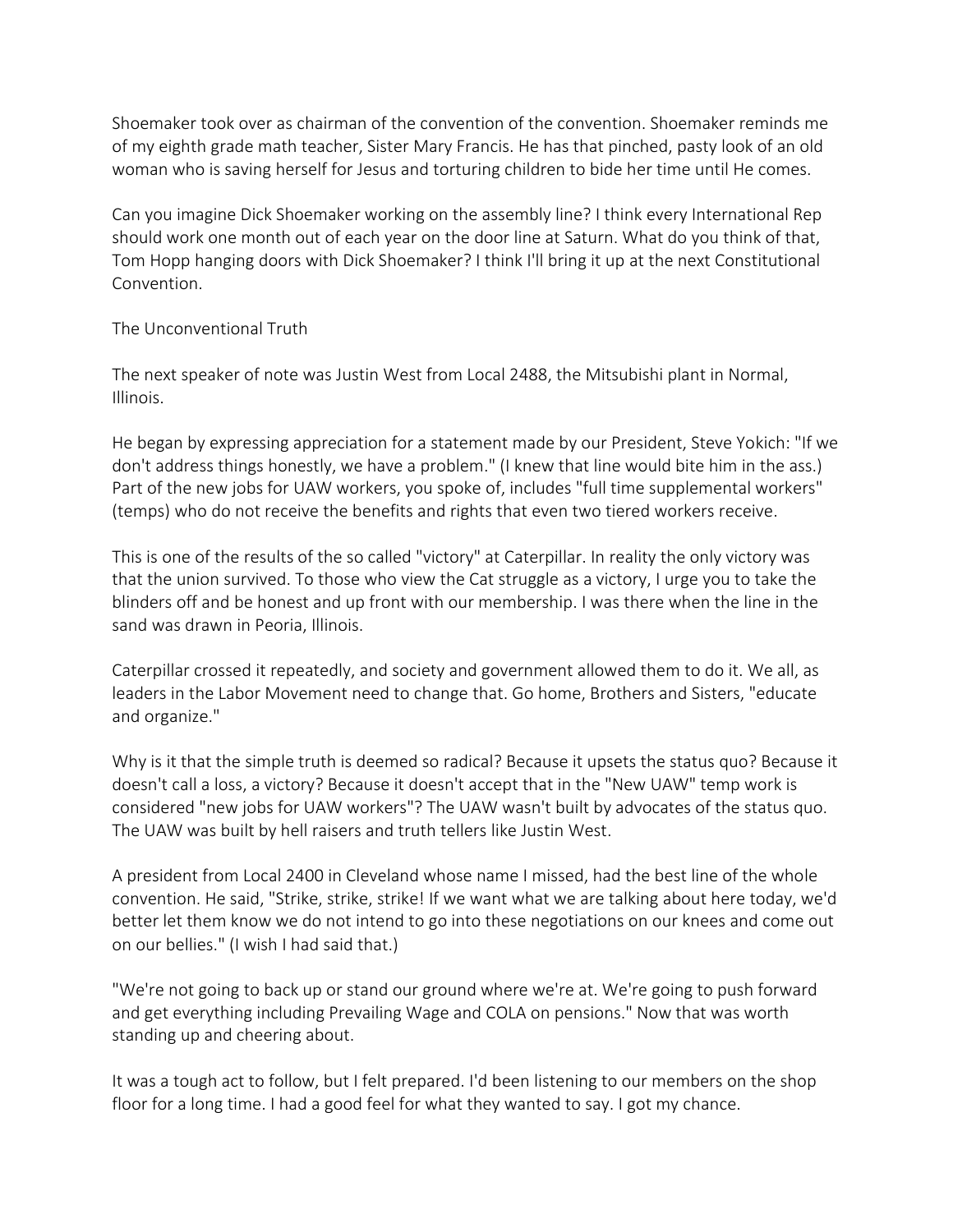#### End the Silence

"Recently I read an article in Chihuahua News, a paper dedicated to maquilladora plants in Mexico. In the article a corporate spokesman criticized Mexican workers because they don't like to move out of their communities for a job.

He claimed that Americans on the other hand gladly pull up stakes and follow their jobs anywhere. Well I've got news for Chihuahua. We Americans do not like to be uprooted and dislocated. We don't enjoy chasing our jobs around the country. We are sick and tired of being industrial gypsies. Plant closing and relocation allowances are nice, they soften the blow, but they also indicate an acceptance and even support for the corporate agenda."

"I believe the corporation is willing to pay the price of relocation allowances because the corporation has an agenda to destroy union towns. I believe the relocation trend is motivated by the corporations' desire to sever the bonds of union workers to their communities. It hurts to be forcibly relocated. It hurts families. It hurts communities. Communities like Detroit, Flint, and Anderson, Indiana are graphic examples of the destructiveness of corporate restructuring and relocation."

"We need to demand commitment and responsibility from the corporation to the community. We need to encourage and reinforce and demonstrate the UAW's bond to the community in order to act like a genuine social movement. We need to demand that product development, transformation, and investment considerations give priority to existing plants and their communities, communities like Detroit, Flint, and Anderson, Indiana."

"Yesterday, Brother Yokich said he was surprised by the announcement of the Delphi spin-off. I don't know why. No one on the shop floor was surprised. We've been talking about it since 1995."

"Indeed on page 413 of the '96 Agreement with GM it states that the Human Resource Center was 'renamed' the Center for Human Resources and reconfigured to accommodate a 'restructuring within the corporation' namely 'DELPHI AUTOMOTIVE SYSTEMS' 'The Center for Human Resources', the tax exempt non-profit corporation which administers the Joint Programs and Relocation Allowances had to be renamed and reconfigured in order to satisfy the legal ramifications of the spin off with the IRS."

"We saw the corporate offensive coming from a long way off. What we haven't seen is the counter-offensive of the UAW against the GIANT MODULAR ASSEMBLY OUTSOURCING SCHEME called DELPHI."

"Ed Northern, Delphi's guru of lean, has visited our plant three times since the announcement of the spin-off and he will be back again after Easter. But we haven't seen or heard anyone from the International contradict the news that it's a done deal. All we've heard is that we can retire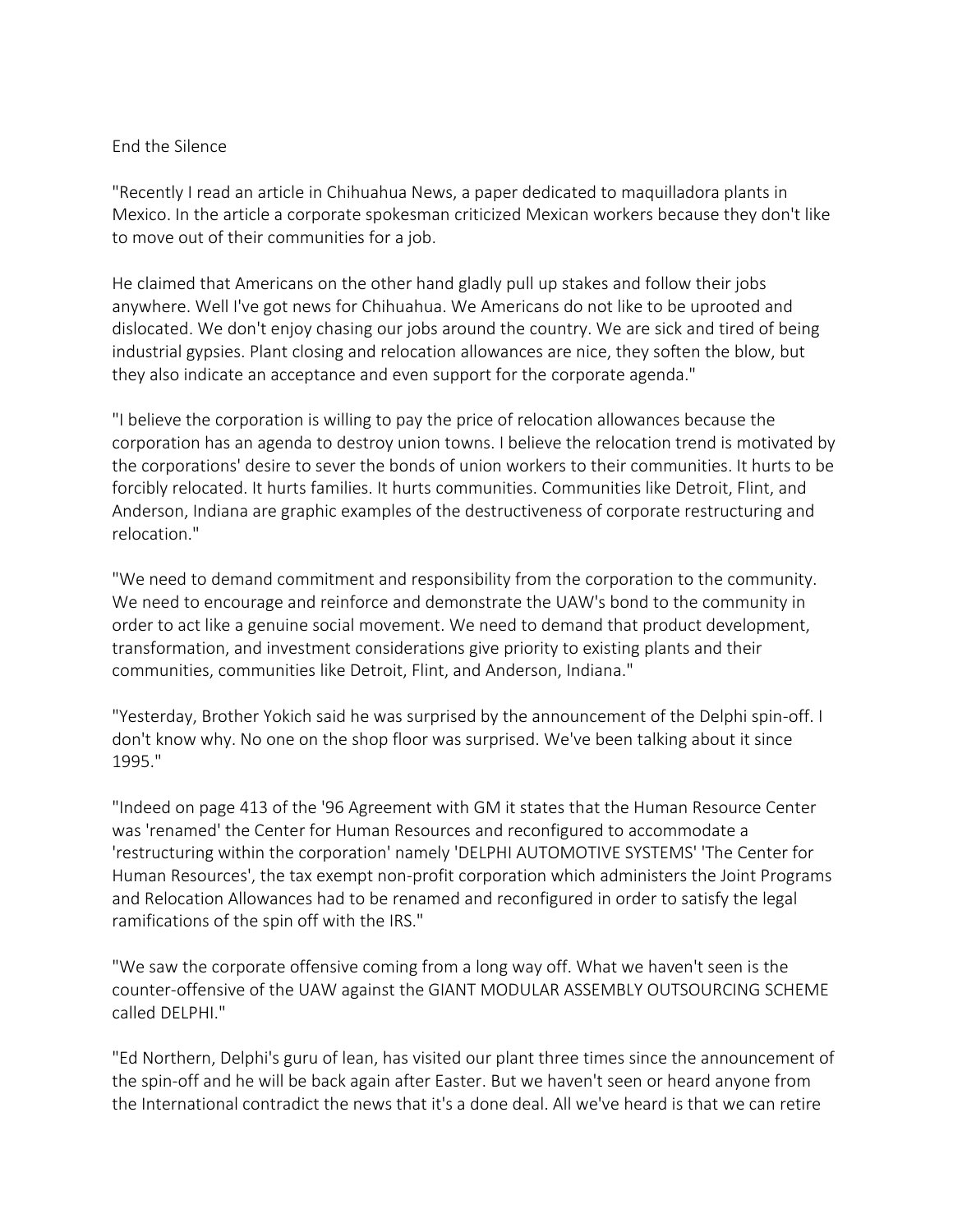under a GM contract if we get out before October 1999. That's not a deal, it's an ultimatum, it's a threat."

"Three top level managers in our plant have retired since the announcement of the spin-off and two quit to work for furniture factories. Our Bargaining Chairman retired. What does it tell us about the future of Delphi when the people in the know jump ship? We don't want a good deal. We want the damn deal stopped."

"If the Delphi spin-off is a done deal, then Visteon is a done deal, Accustar is a done deal, and Modular Assembly is a done deal because Delphi is THE BIGGEST ASSEMBLER OF MODULAR AUTOMOTIVE SYSTEMS in the world."

"Stop the Delphi spin-off dead in its tracks or just come out and tell us the truth now. END THE SILENCE."

"Give us the information we need to make the best decisions for ourselves and our families. If it is a done deal, we demand a National Pattern Contract for all parts plants no matter what name they go by or how they are reconfigured on paper."

"We need wage and benefit parity not prevailing wage which is nothing more than a code name for wage cut. How can we hope to organize parts plants if all we have to offer is 'prevailing wage'? They've got prevailing wage and it stinks. We want parity with the Big Three for all parts plants."

"Furthermore, we must demand Portable Pensions that travel with us wherever we go without losing credit because we don't know who we will be working for tomorrow, or what name they will go by, or where or how they will dislocate us."

"Brothers and Sisters if you work for one of the Big Three today, BEWARE. MODULAR ASSEMBLY will take the skill out of assembly and undermine your bargaining power. The corporation has an agenda to emasculate the union. STOP THE MODULAR ASSEMBLY OUTSOURCING SPIN OFF SCHEMES NOW."

Shoemaker responded. He said the name change "had nothing to do with the Delphi spin-off." It was simply for "IRS regulations."

I wanted to go back to the mic for the last word. I had a lot to say about that, but there is no real debate at the convention. It's not as democratic as the Cooperative Caucus makes it out to be.

The IRS demanded a change in the contract because of a restructuring in the corporation. If it wasn't Delphi, what was it?

Last month we were forced to watch a Delphi video called Get Lean that featured among other things, an International Quality Network Rep who said he'd been working on Delphi's "joint lean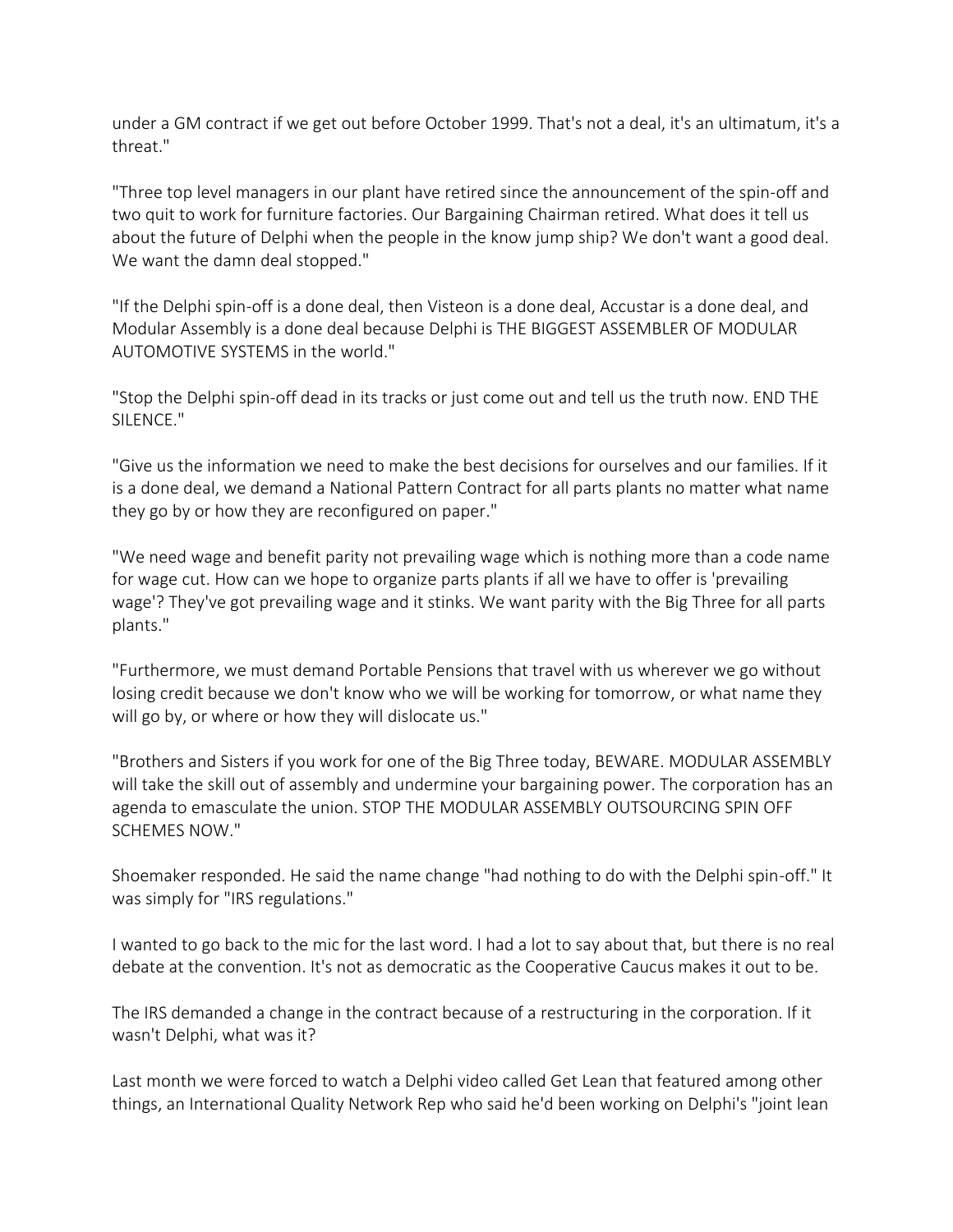manufacturing techniques" (which is a fancy phrase for job reduction, speed-ups, multiple tasking, and management by stress) "since 1995."

The Center for Human Resources has been involved with the spin-off from the beginning and the UAW sits on the board of directors of that tax deductible charity organization. Answer that, Dick.

Pensions and Health Care:

We Want Parity with International Reps

Gettlefinger took over as Chair. His name reminds me of a dirty joke, but I wouldn't know, you'd have to ask union members at Ford about that. He looked innocuous as a finger puppet to me.

We began to discuss pensions. Everybody wants COLA on pensions. The International insists that "our negotiated pension increases have consistently provided more inflation protection than a cost-of-living formula."

If that was true, the corporations would give us COLA on pensions rather than lump sum payments. If that was true, why did International Reps negotiate COLA on pensions for themselves?

There was no divisiveness among the delegates on this issue. It was unanimous. We want COLA on pensions and we want the same health care benefits that International Reps enjoy like 730 days of hospital and extended care. And we want it now.

A delegate from Local 600 said he was glad to see the "portability" concept was finally a part of the resolution on pensions. But he hoped "it's not because we are envisioning more dislocations of our people what with the spinoffs of Delphi and Visteon. If we come back with a pension formula that's equal from the International level to the shop floor level, we won't have any trouble selling it to the membership." That man's got a left hook sweet as Sugar Ray.

"Tearing Our Local Apart"

There was also an unanimous consensus to abolish two tier wage structures and the practice of hiring temps.

A delegate from Local 1237 said, "Two tier wage is tearing our Local apart."

When Freddie Willibanks addressed this issue he was true to form.

He included the underpaid, the supplemental, the temporary, and the low tier. "I stand in opposition to the watered down weak language on economic issues. It is immoral and wrong that after 90 days workers are not made permanent with full recall rights."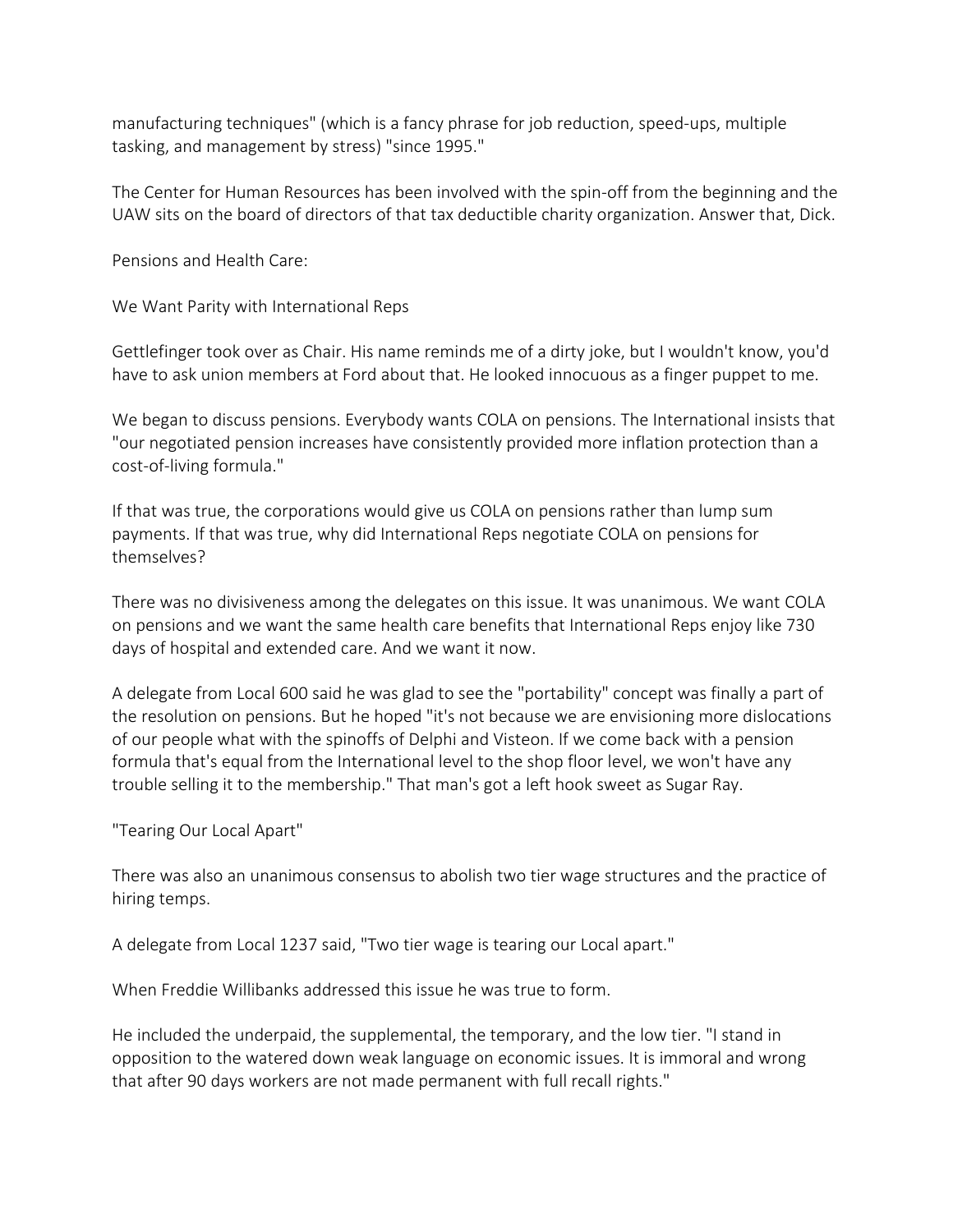"It is immoral and wrong that not all workers have full medical benefits. It is immoral and wrong that some workers don't get equal pay for equal work."

"Furthermore, we need portable pensions for the industrial gypsies. We must knock off the spinoffs. Stop Modular Assembly. It will reduce our standard of living. It will diminish our base of support for future pension and health care benefits. Some people in this union have COLA on pensions and some don't. We all deserve COLA on pensions. We want COLA on pensions this year."

Health Care & The Competitive Agenda

Many people spoke out against HMO's, the restriction of medical and behavioral health services, and the unconscionable application of the profit motive in the area of health care. Some people had the courage to tell personal stories of hardship caused by restrictive HMO policies.

For my part I said: "We have been led to believe we have good health care coverage, and that we have resisted any takeaways. But in an effort to help the corporation reduce costs, health care services have been cut and we have been forced into profit hungry HMO's."

"When members suffer catastrophic illness they discover there are loopholes in the contract. Many union members have accumulated enormous debts while battling for their lives or the lives of their loved ones."

"We need to close the gaps in our health care coverage. Health care decisions are being decided by the cost effective criteria of the competitive agenda. We need to oppose the competitive agenda in the health care field, not support and endorse it."

"Profit driven HMO's care more about the bottom line than our lives. Families in crisis are spending valuable energy fighting with insurance companies for the help they deserve at the very moment when they need all their strength to battle a life threatening disease. Families are forced to decide between the life of a loved one and their homes."

"We should resist the proliferation of profit motivated health care providers. We deserve the same health care coverage that you, the International Reps get. It's only fair."

"Autoworkers' Version of Black Lung"

In the area of Health and Safety several delegates pointed out that we needed to do more to improve air quality in the workplace. A delegate from Local 72, a Kenosha, Wisconsin Engine Plant, told of a union brother who said, "Returning from layoff was the worst decision I ever made. I'll never work again."

He explained that many workers in his plant had contracted Hypersensitivity Pneumonitis, an occupational respiratory disorder caused by machining fluids. "People in the prime of life are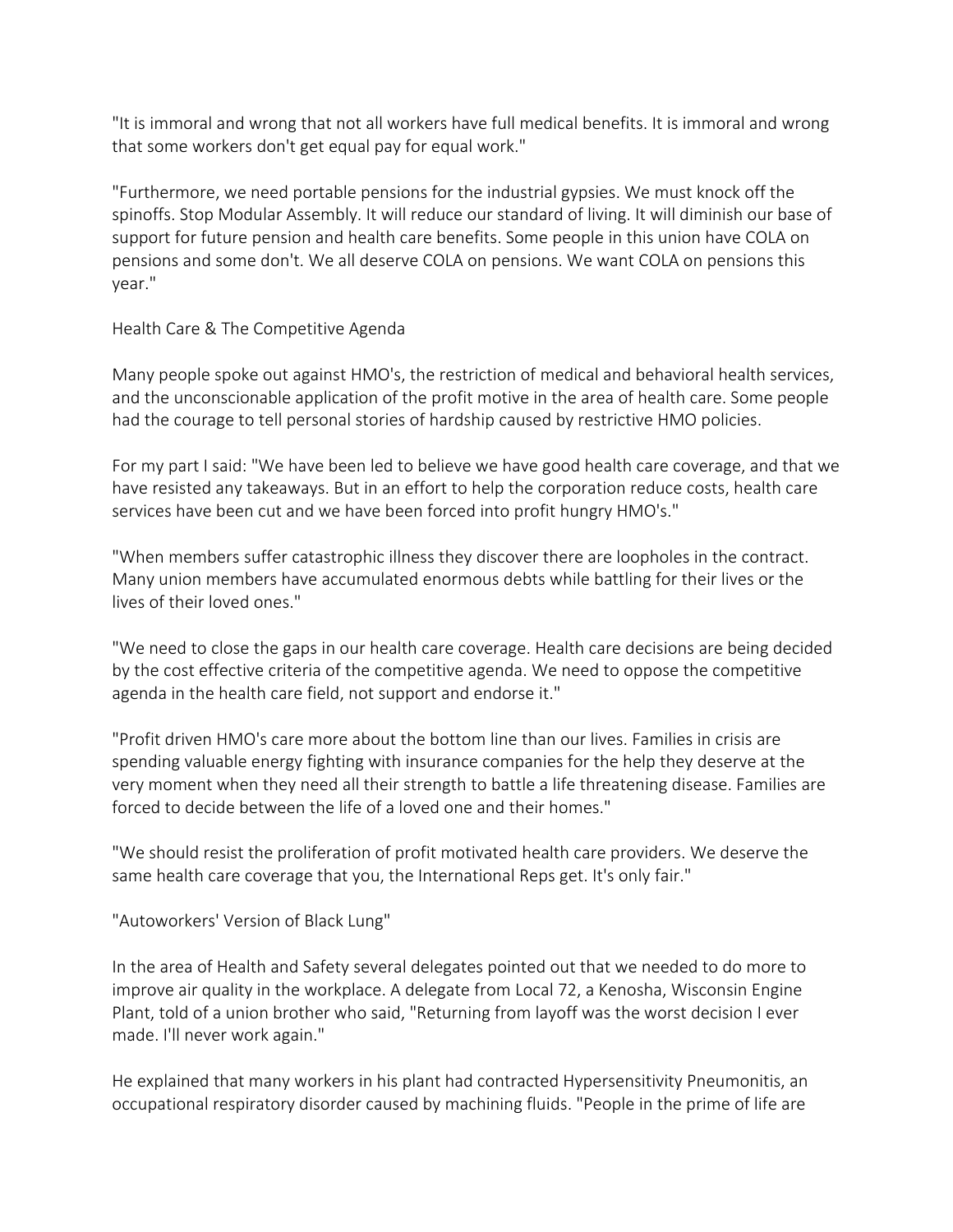unable to work. It's the autoworker's version of Black Lung." He explained how exposure levels can be contained with enclosures and mist collection systems. "We have to make the corporations do what it takes." Spend money to save lives.

### The Best Way to Organize

The call to organize was the one solidifying refrain of all the disparate voices. But the convention was not well organized. There was no allotted time for breaks or lunch. Consequently people were always coming and going. It looked like a Convention for Attention Deficit Disorders.

A good third of the delegates were usually not in attendance at any one time. Scheduled breaks and lunch would have provided more structure and cohesion. One delegate whose name and Local I was unable to discern above the din of the distracted crowd said: "The best way to organize is to get workers to believe in unions by winning grievances, putting an end to concessionary bargaining, and standing strong against antisocial corporations." Read that statement again. It's worth repeating.

### A Schmuck

That night as I walked through the bar to the meeting room someone pointed out an assistant to President Yokich seated in a booth strategically situated to observe everyone who entered.

I wondered what else he did for a living. I wondered if that was our dues dollars at work or another example of the flexibility of joint funds. I wondered why Yokich felt he needed a spy when we were obviously the most wide open, up front, outspoken union members at the convention. The schmuck wasn't there when we left.

## The Hot Button

Reaching a consensus with a roomful of dissidents is a contradictory proposition of invariable odds, but we all agreed that Delphi encompassed a host of hot button issues: outsourcing, modular, lean, corporate restructuring and relocation, two tier wages, job security, and the future of our pensions.

We agreed to focus on the spin-off. None of us expected to get called on. We'd have to use every maneuver at our disposal to gain the floor. Whoever could gain recognition would raise the issue again.

Erwin Baur, an 83 year old labor activist who was organizing for the CIO back in the 30's pulled me aside and graciously took the time to coach me. "Forget your notes", he said. "Speak from your heart. Think on your feet."

In Solidarity,